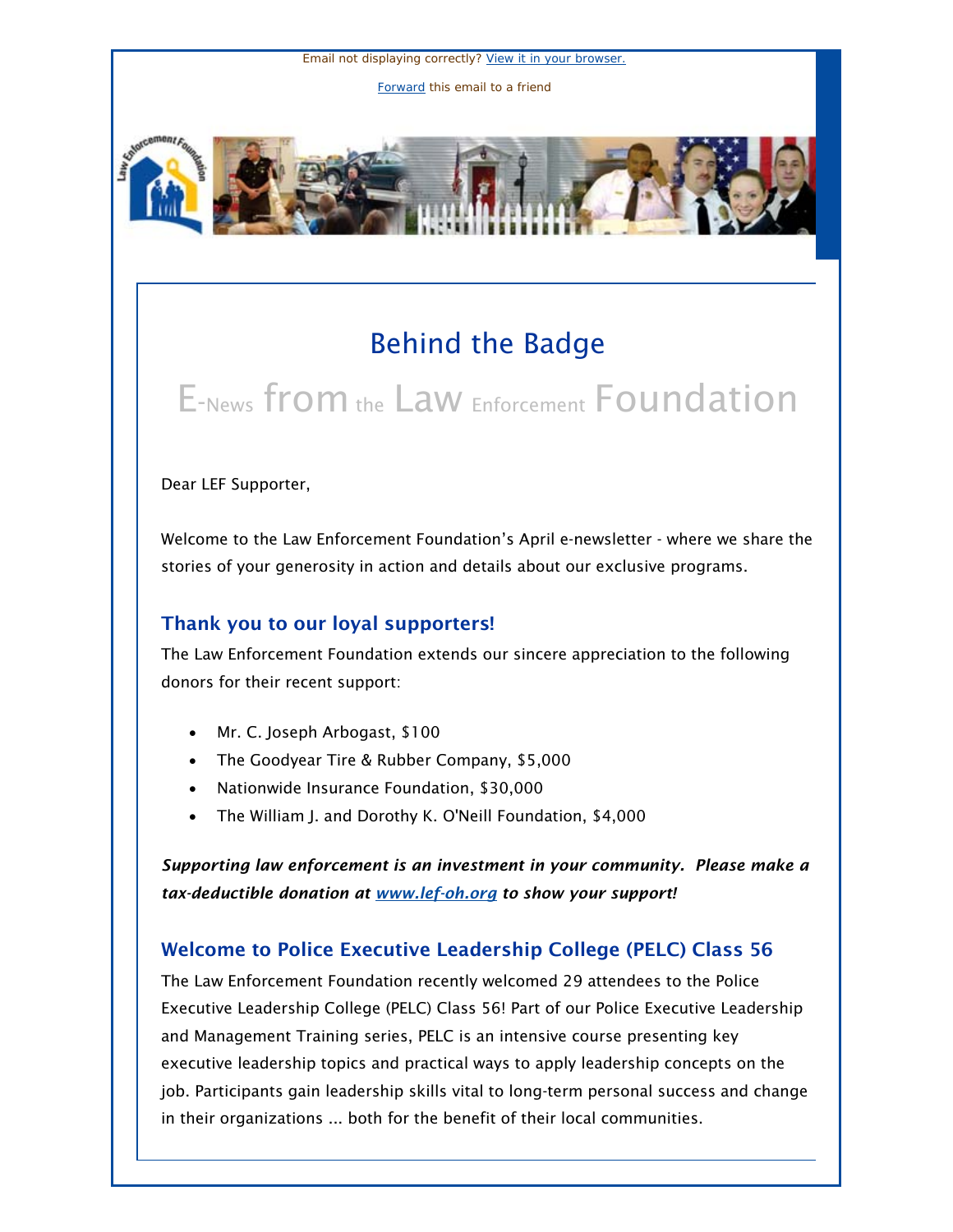The PELC class meets weekly for three months. Between sessions, participants complete reading assignments, write papers, and apply leadership concepts to their professional lives. We wish these officers well in their successful completion of this leadership training course.

*PELC is an exclusive program of the Law Enforcement Foundation. If you are interested in sponsoring the PELC program or a student of PELC, please contact Donna Braxton at [donna.braxton@oacp.org](mailto:donna.braxton@oacp.org) or 614-761-4630.* 

#### Spring Break With Your Wild Neighbors\*

With the advent of warmer weather, your wild neighbors are ready to party like unsupervised teenagers at a beach resort. They're in the process of courting and looking for a new home with easy access to food, water and shelter.

Take action now to prevent squirrels, chipmunks, raccoons, skunks and other wild animals from squatting at your place.

Begin by looking around your property for places that provide access to your home or shelter for animals. Are your chimney flues capped? Do you have screens covering your gable vents? Are your sheds, decks and patios screened off to keep the animals from living underneath? Yards should be cleared of logs and woodpiles and shrubs trimmed so they do not provide cover for wildlife on the ground.

Because most animals are continually on the lookout for a meal, make sure you're not inadvertently providing food and water to the freeloaders. If you like to feed the birds, keep in mind you will be feeding many other kinds of creatures as well. To avoid attracting uninvited guests, promptly clean up spilled seed. If you feed your dog or cat outside, pick up the leftover food before night falls to prevent annoying nocturnal visits by skunks, possums, raccoons and even less desirable visitors. To keep masked bandits at bay, secure your trashcans with two bungee cords. They know who the good cooks are in the neighborhood and have you on their weekly trash runs.

Sometimes it is best to be a stingy host. Uninvited guests go home sooner.

\*Article adapted from the Westerville, Ohio Police Department April 2010 Newsletter